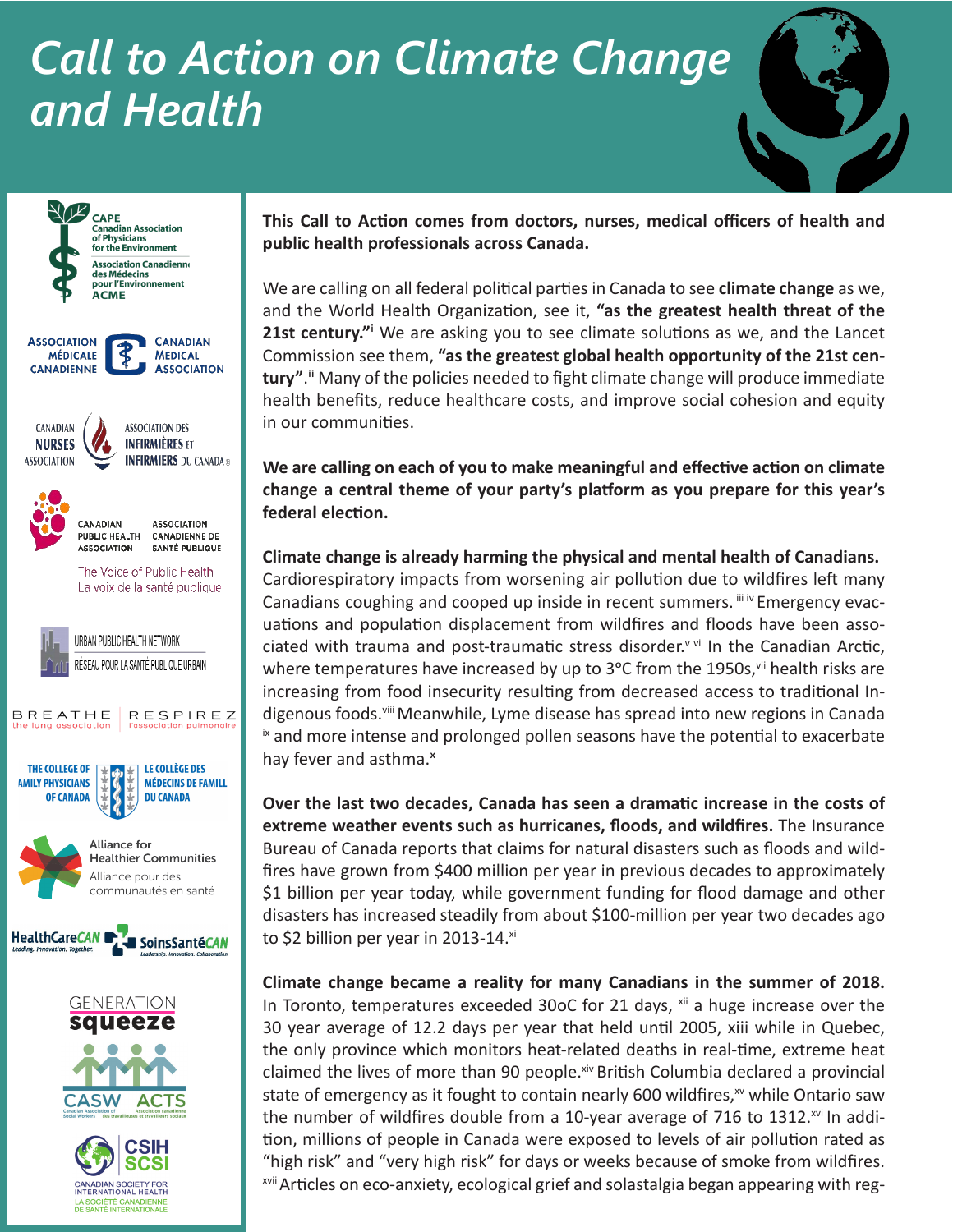



LA SOCIÉTÉ CANADIENNE<br>DE SANTÉ INTERNATIONALE

ularity in mainstream media.<sup>xviii/xix</sup>

**The health impacts of climate change on a global scale are already devastating.** The 2018 Lancet Countdown on Health and Climate Change report found that 712 extreme weather events occurred around the world in 2017, resulting in \$326 billion (US dollars) in economic losses; nearly a three-fold increase in economic losses over 2015. It reported that 157 million more people were exposed to heat waves in 2017 than were exposed in 2000, and that 3.4 billion weeks of work were lost due to extreme heat. It noted an increase in insect- and water-borne diseases in some regions of the world and a decrease in agricultural yield potential in the 30 countries for which data were available.<sup>xx</sup> The 2017 Lancet Countdown report identified undernutrition as the largest health impact of climate change in the 21st century.  $\frac{1}{x}$ 

**Adaptation policies can help reduce the health impacts associated with some elements of climate change, but current levels of emissions are taking us to place where healthy adaptation is potentially impossible.** Business-as-usual emission tr jectories have the world on course for 2.6 to  $4.8^{\circ}$ C of warming by 2100.<sup>xxii</sup> In 2018, the Lancet Countdown report concluded that: "Trends in climate change impacts, exposures, and vulnerabilities demonstrate an unacceptably high level of risk for the current and future health of populations across the world," and that both human lives, and the health systems upon which people are dependent, will be at risk unless steps are taken to significantly reduce climate emissions and increase our resilience to the climate change that is now inevitable.<sup>xxiii</sup>

**In 2015, Canada joined 193 other countries when it signed the Paris Agreement,**  pledging to keep global warming well-below 2°C, while aiming for 1.5°C. Important steps have been taken by the provincial, territorial and federal governments over the last several years to address climate change, but our work is far from complete. The Auditor General of Canada found that climate emissions in 2020 are projected to be 111 MT (megatonnes) greater than Canada's 2020 target of 620 MT. $^{xxiv}$ 

**In addition, we now know that we must do much more if we are to avoid the most catastrophic effects of climate change.** The 2018 report of the Intergovernmental Panel on Climate Change (IPCC) painted a bleak picture of the world's future with 2°C of warming. While it concluded that 1.5°C of warming will amplify many of the climate-related health impacts that we are already experiencing at  $1^{\circ}$ C of warming, it found that the impacts of  $2^{\circ}C$  of warming would be far greater. For example, a 1.5<sup>o</sup>C target would protect several hundred million more people from climate-related poverty by 2050 than would a 2°C target. xxv The World Health Organization agrees; it found that impacts from undernutrition, migration and climate-related infectious disease will be significantly less at 1.5 $\degree$ C of warming than with 2 $\degree$ C ofwarming.<sup>xxvi</sup>

We have 11 years to act. To prevent global warming from reaching 2°C, the IPCC concluded that collectively we must cut climate emission by 45% by 2030 and to zero by 2050.<sup>xxvii</sup> The members of parliament elected in 2019 will be responsible for setting this target and creating the policies and programs needed to realize it. This is a tremendous responsibility.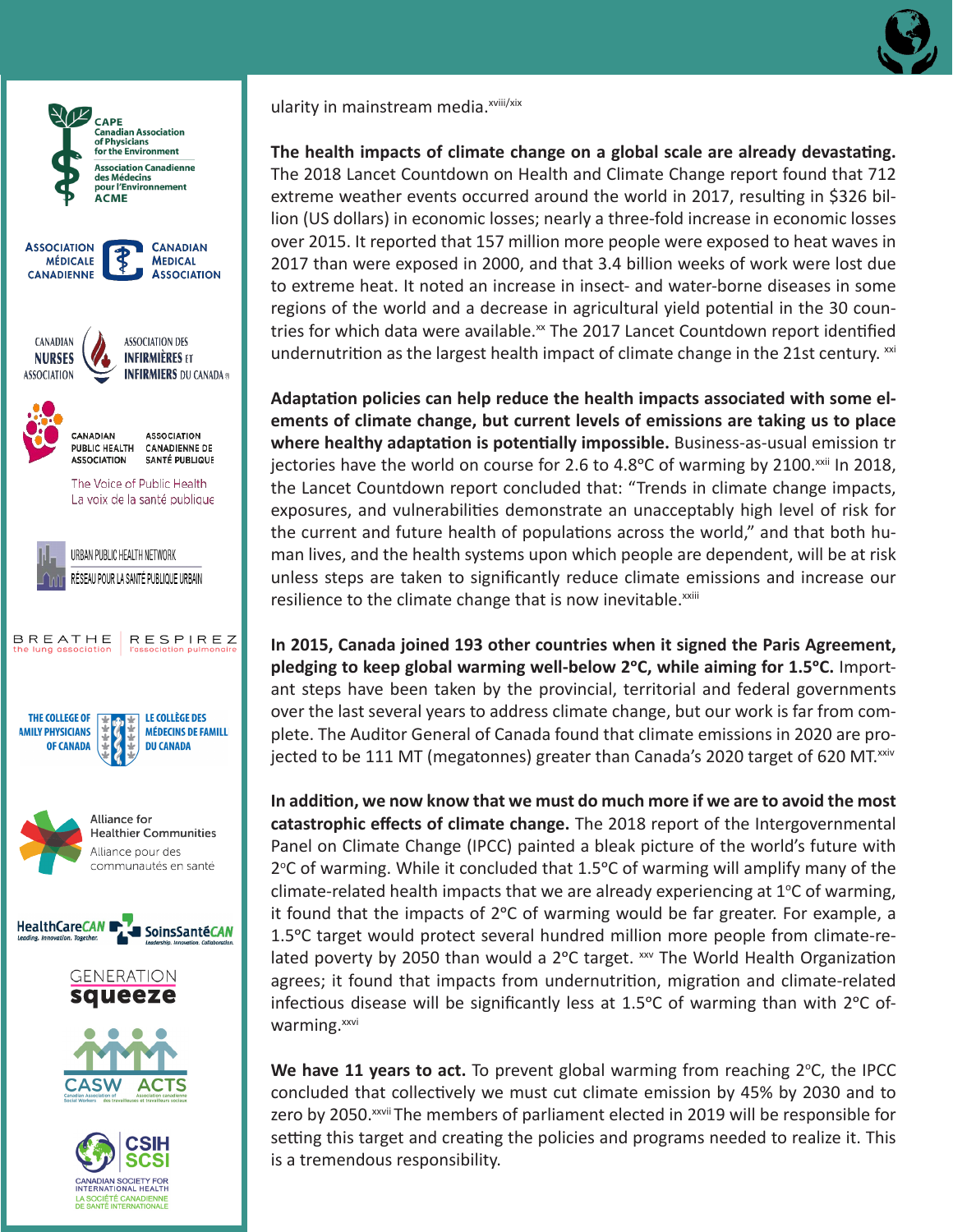



SOCIÉTÉ CANADIENNE<br>SANTÉ INTERNATIONALE

**The good news is that many of the policies needed to fight climate change will produce significant and immediate health benefits and healthcare savings across Canada.** With chronic exposure to fine particulate air pollution resulting from the burning of fossil fuels responsible for 7,100 premature deaths and \$53.5 billion in health-related costs per year,  $^{xxviii}$  climate solutions directed at cars, trucks, coal plants, industry, and oil and gas extraction, would save many lives, reduce rates of heart disease, asthma and lung cancer, and cut healthcare costs for the people of Canada, while reducing climate emissions. With chronic diseases costing Canada about \$200 billion per year in treatment and lost-time,  $x$ <sup>xix</sup> increased levels of physical activity resulting from investments in public transit, cycling and walking,  $\frac{1}{2}$  xxx as well as the promotion of diets rich in plant-based proteins  $\frac{1}{2}$  would save lives, reduce rates of heart disease, Diabetes and cancer, and cut healthcare costs, while reducing climate emissions.

**We have seen how the United Kingdom reduced its climate emissions by 41% between 1990 and 2016 thanks to cross-party support for the Climate Change Act** which led to long-term, legislated targets with policies subject to continuous evaluation by an independent scientific body, xxxii/xxxii/xxxiv while see-sawing policies in Canada have seen emissions increase from 603 MT to 704 MT during that same period. *xxxv* We are looking for a similar response in Canada; for a target-based, policy-driven plan with cross-party support.

**We are running out of time.** By the time today's toddlers are in high school, our window for the most effective action will have closed.

**We are the adults in charge at this critical moment.** As those in positions of leadership, we have an opportunity to make the changes needed to avoid catastrophic climate change. In fast, we are the last generation that will ever have this opportunity. We must treat climate change like the public health emergency that it is.

## **Actions Needed**

**1. We call on all federal political parties to develop effective and evidence-bases climate action plans that demonstrate how Canada will achieve the emission reductions needed to do its fair share to keep global warming below 1.5°C.** This includes:

a. Establishing the scientifically sound emission reduction targets needed for 2030, 2050 and 2080, as well as emissions monitoring and transparent emissions reporting mechanisms;

b. Implementing the combination of policy instruments (i.e. regulations, carbon pricing, funding programs) that are needed to dramatically reduce greenhouse gas emissions from all sources across Canada, including schools and healthcare institutions;

c. Integrating health co-benefits and health impact assessments into ongoing policy decisions;

d. In recognition of the significant (26% in 2016) and growing contribution of **the oil and gas sector** to Canada's climate emissions, identifying the steps that will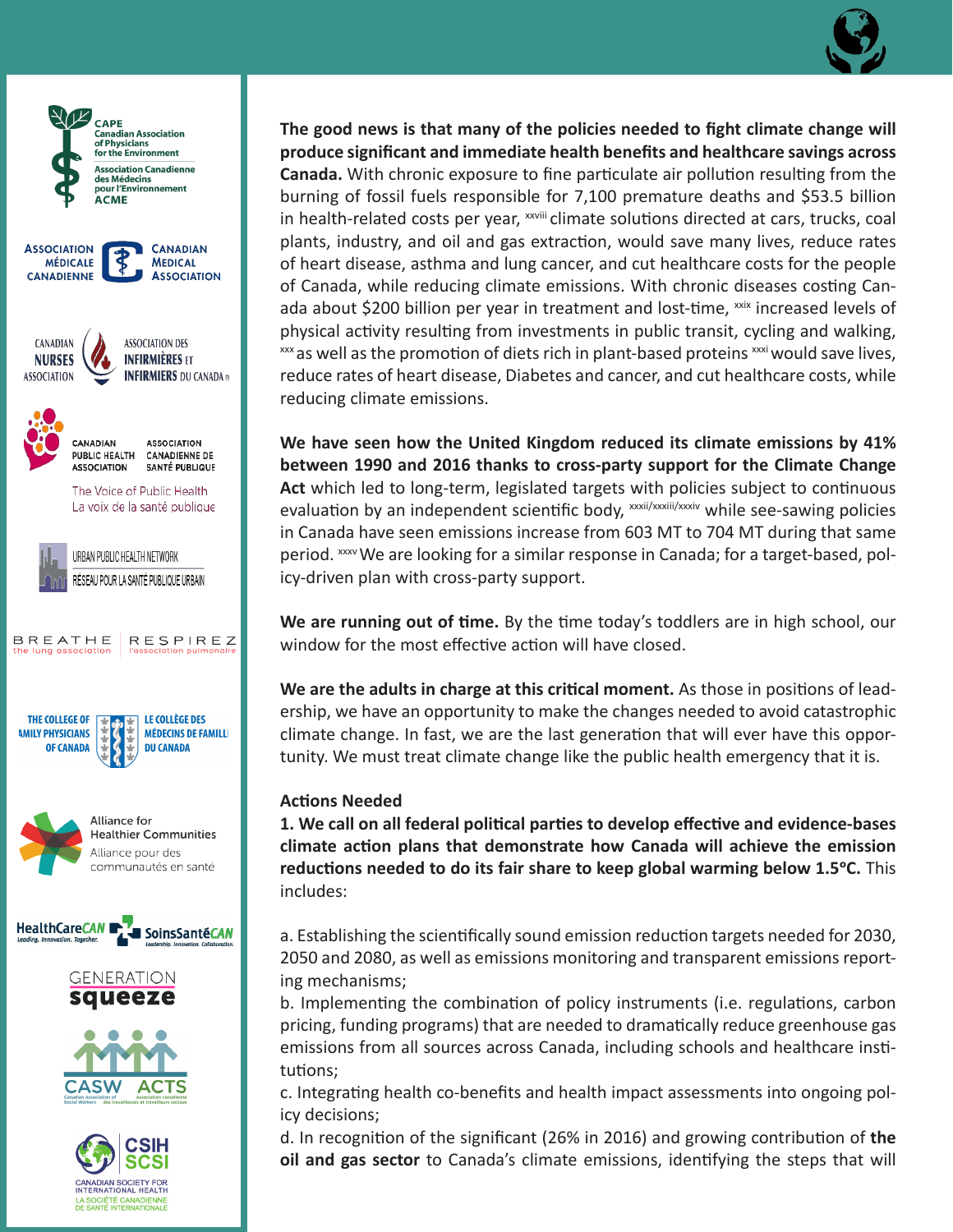

be taken to reduce those emissions over time, including phasing out fossil fuel subsidies, tightly regulating methane emissions, and phasing out extraction over time; e. In recognition of the significant (25% in 2016) and growing contribution of the

**transportation sector** to Canada's overall emissions, and fine particulate air pollution-related premature deaths (1,063 yearly in Canada), identify how those emissions will be slowed and reduced over time giving consideration to alternative fuels, electrification of vehicles, public transit, active modes of transportation, transit-supportive development policies and telecommuting;

f. In recognition of the significant contribution of **coal-fired power plants** to global climate emissions (one third of global emissions) and air pollution-related premature deaths (400,000 each year globally), and their substantial contribution (8.5% in 2014) to emissions in Canada, ensure that coal-fired power plants in Canada are phased out by 2030, with electricity needs displaced by energy efficiency and at least two thirds replaced with non-emitting forms of electricity;

g. In recognition of the substantial contribution (10% in 2016) of the **agricultural sector** to Canada's emissions, and the health benefits associated with diets rich in plantbased protein, develop policies to reduce climate emissions and foster innovation in this sector, move forward with the implementation of Canada's new Food Guide, and ensure that the new Guide is supported by a national food policy.

**2. Develop and properly fund just transition policies and programs to support an equitable transition for the farmers and workers, and their communities, who will be impacted by the transition to a low carbon economy.**

## **3. Make strong commitments to minimize the impact of climate change on the health of Canadians by:**

a. Providing funding of local and regional climate change impact assessments and adaptation plans and best practice information-sharing between public health units in different regions of the country;

b. Ensuring pan-Canadian and inter-jurisdictional coordination to standardize surveillance and reporting of climate-related health impacts such as heat-related deaths, develop knowledge translation strategies to inform the public, and generate clinical and public health response plans that minimize the health impacts;

c. Increasing funding for research on the mental health impacts of climate change and psychosocial adaptation opportunities; and

d. Ensuring funding is provided to the health sector to prepare for climate change impacts through efforts to increase resiliency (i.e. risk assessments, readiness to manage disease outbreaks, sustainable practice).

**Prepared by CAPE Executive Director, Kim Perrotta, with input from CAPE President, Dr. Courtney Howard, and staff from the Canadian Medical Association, the Canadian Nurses Association, the Urban Public Health Network, and the Canadian Public Health Association.**

i World Health Organization (WHO). 2016. WHO Director-General Keynote address at the Human Rights Council panel discussion on climate change and the right to health.

ii Watts N et al., 2015. Healthy and climate change policy responses to protect public health. The Lancet. 386(10006). iii Henderson SB, Johnston FH. Measures of forest fire smoke exposure and their associations with respiratory health outcomes. Curr Opin Allergy Clin Immunol 2012;12(3):221-7.

iv Howard C, Rose C, Hancock T. Lancet Countdown 2017 Report: Briefing for Canadian Policymakers. Lancet Countdown and Canadian Public Health Association; 2017 October 31st, 2017.